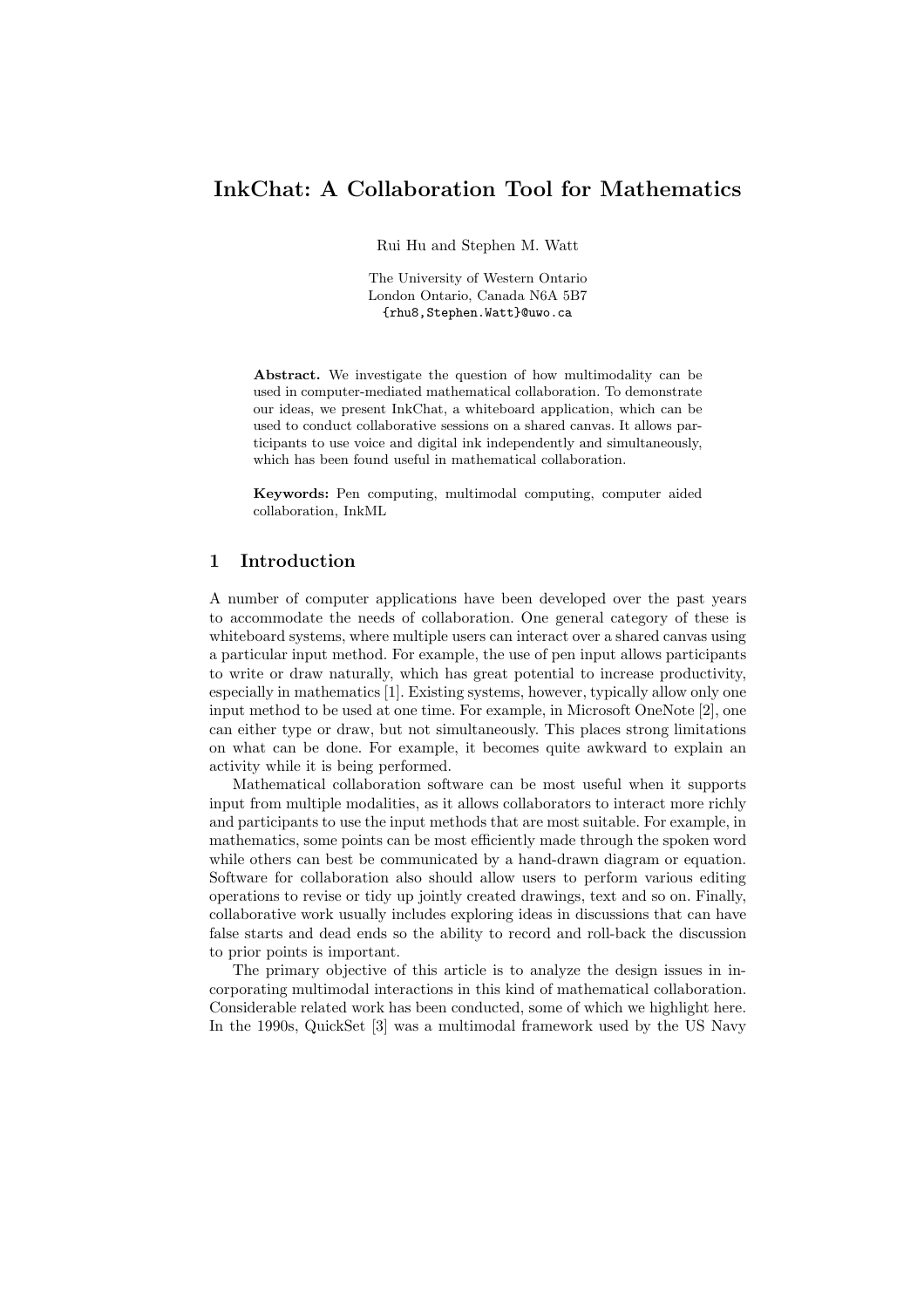and US Marine Corps to set up training scenarios and to control virtual environments. It accepted voice and pen input, communicating via a wireless LAN through an agent architecture to a number of systems. The system could recognize voice input with certain responses. If voice interaction was not feasible, it could still analyze digital ink and then give several possible interpretations. This demonstrated that multimodal interactions could enable efficient communication. Classroom 2000 was an application [4] whose primary purpose was to create an environment to capture as many activities as possible from the classroom experience. It included tools to automate the production of lecture notes and to assist students in reliving lectures. This application did not support real-time distributed collaboration, however. In 2004, the InkBoard [5] networkshared whiteboard application was released. It allowed graphical collaboration and design, including network-shared ink strokes and audio/video conferencing. Because it integrated the Microsoft Conference XP technology, it was limited to Windows platforms. In the same year, Electronic Chalkboard [6] was developed. Its goal was to integrate distance education tools with the traditional blackboard experience. It could load images and interactive programs from a file system or the Internet and could interact with computer algebra systems and display computation results. Because content was saved as images, it was not possible to later edit or perform semantic operations on saved sessions.

To explore ideas for mathematical collaboration, Regmi and Watt [7] developed a whiteboard application that provided collaborative sessions with synchronized voice and digital ink on a shared canvas. This system could save sessions with the digital ink in InkML [8] format and the voice as an MP3 sound file. A significant drawback, however, was that the client interface implementation varied from platform to platform: The client for Windows was implemented in  $C#$ , using the .NET framework, while the client for Linux and Mac OS X was implemented in Python. Although Python supports cross-platform portability, the client was constructed using Linux-specific and Mac OS X-specific APIs and thus could not be ported to other platforms.

To address the portability issue, Hu, Mazalov, and Watt [9] proposed a streaming digital ink framework for multi-party collaboration. The framework was portable across multiple platforms and consisted of a number of extensions, These extensions could work independently and simultaneously, serving as plug-ins for the host collaboration software. It is portable across multiple platforms including Windows, Linux, and Mac OS X. It currently uses the popular Skype and Google Talk services as the backbone to deliver data streams, but other transport mechanisms could be used. The digital ink data is represented in InkML, allowing flexible manipulations for different content types, such as mathematics and diagrams. The collaborative sessions can be recorded and stored for playback, analysis or annotation. InkChat is available for download at http://www.orcca.on.ca/InkChat/.

The present article explores support for collaboration in this framework. It is based on the same InkChat software infrastructure as [9], but where that article focused on the handling of streaming digital ink, we now focus on the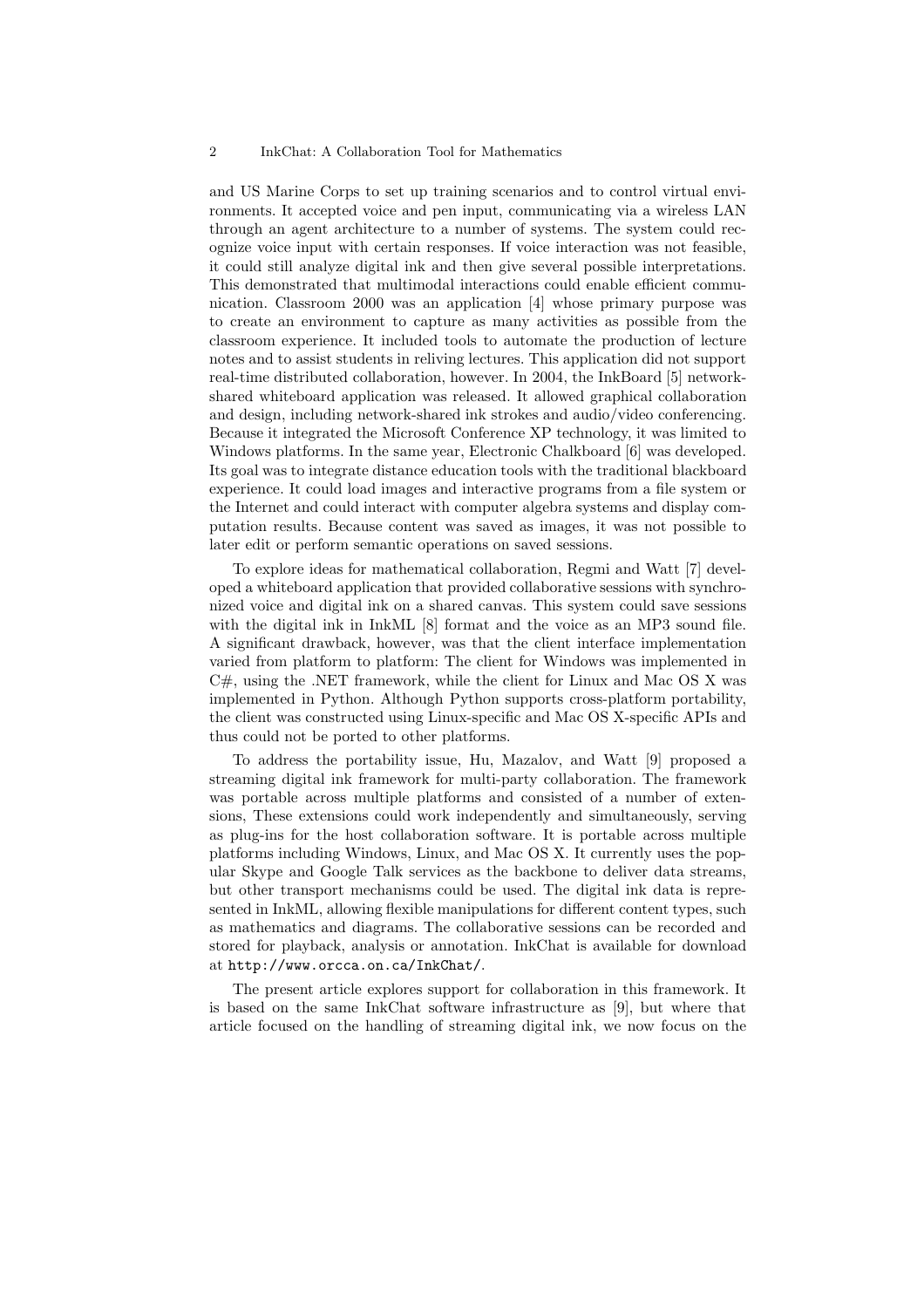multimodal aspects. The remainder of the article is organized as follows. In Section 2, we examine how multimodal input can best be used in collaborative environments to improve efficiency. Section 3 recalls InkChat, the whiteboard application for multimodal collaboration. In Section 4, we explain how InkChat supports multimodality. Section 5 describes the collaborative aspects of InkChat. In Section 6, we conclude the article.

## 2 Multimodal Collaboration

Multimodal input is useful as it provides versatile means for users to interact with computers. These input modalities include keyboard, mouse, voice, pen, and video and so on. We will focus on the voice input and pen input in this section, and explore their capabilities in mathematical collaboration.

Voice Input Voice communication is a fast and natural way to interact with other people and computers. Most people speak faster than they can type or manipulate a mouse. Notably, certain people with physical disabilities prefer operating their computers simply by speaking. Voice input is hands-free, which is useful if one is driving. Also, voice input is flexible. One does not have to sit in front of a computer: it is possible to use voice input while active or while sitting, standing, or reclining. Most modern devices come with built-in microphones.

**Handwriting Input** With the widespread availability of pen-based devices such as Tablet PCs, PDAs and even cell phones, pen input starts playing an important role in human computer interaction. Pen input is a natural and powerful input modality since everyone learns to write in school. It is versatile as it provides more gestures and motions available compared to mouse and keyboard input. Many devices without pens support touch input, which may also be used to capture handwriting using a finger, but at a lower resolution.

Handwritten input is expressive. Modern devices capture digital ink traces in a two dimensional writing plane, and may support pressures angles and noncontact pen height. This may be used to capture mathematics, as most mathematical notations are two dimensional, with similarities to both text and drawing. Mathematical formulae are hard to understand by means of voice, keyboard or mouse, but can be expressed easily in handwriting.

Voice and Handwriting Multimodal Input We chose voice and pen as the input modalities for collaboration. Together they provide more than either individually, and indeed we find in this combination the whole is more than the sum of its parts. The advantages of voice and pen multimodal collaboration include:

**Portability** Most computing platforms support both voice and pen input.

**Ease of use** Writing and voice are familiar and require little training to use.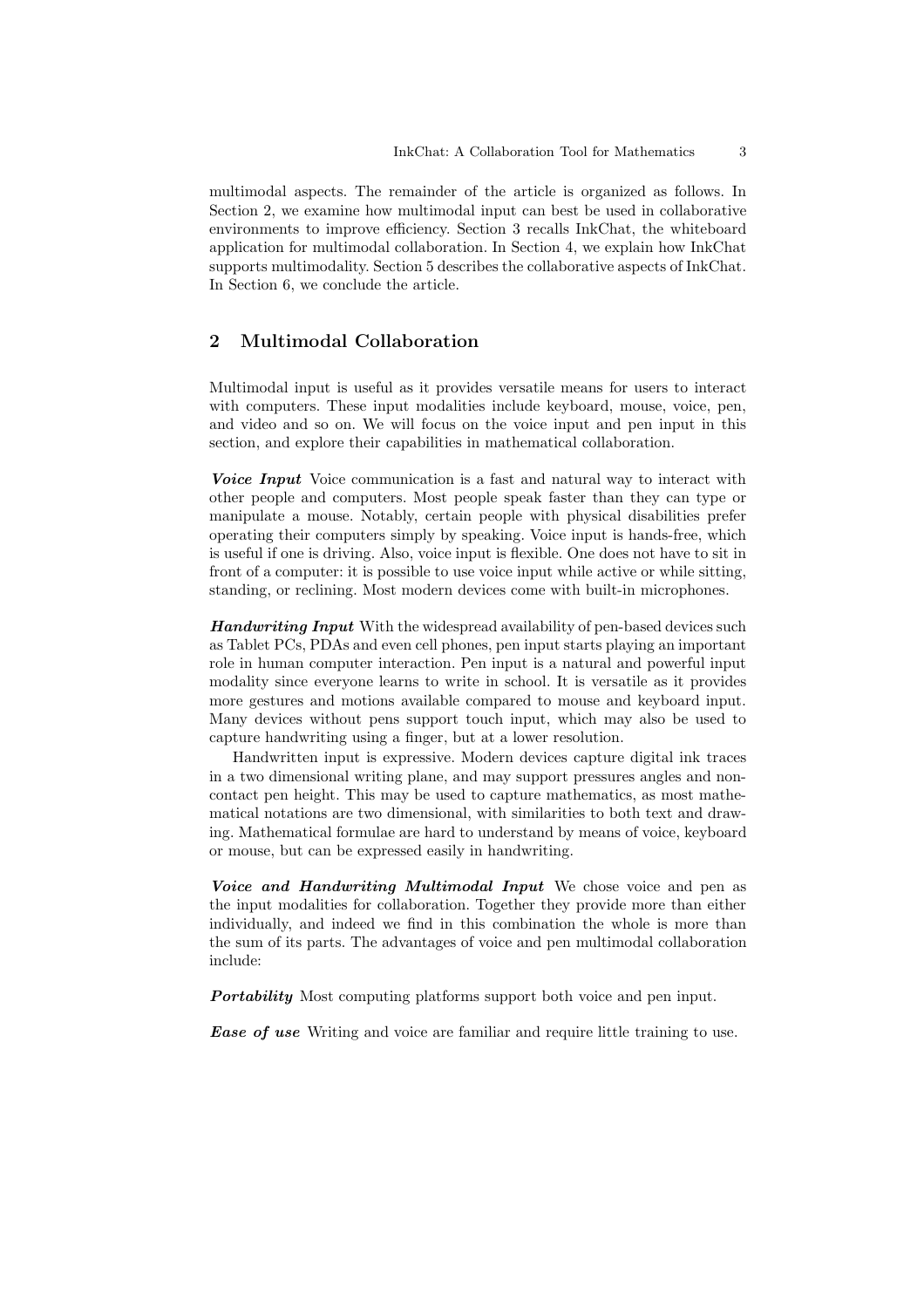#### 4 InkChat: A Collaboration Tool for Mathematics



Fig. 1: InkChat user interface

Complementarity Both input modalities can work independently and simultaneously. Speaking and writing at the same time gives two communication channels, allowing one to be used to explain or amplify the other. Either may give the main message, with the other supporting it, or both be equally important. Two channel communication avoids the clutter and confusion that arises when two related messages are multiplexed through one modality. For example, text with footnotes or parenthetical remarks or formulae with many annotations.

# 3 InkChat

As stated earlier, we have developed a platform-independent version of InkChat to evaluate and demonstrate our ideas. This is built on top of the portable framework presented in [9], whose primary purpose is to collect digital ink across a variety of platforms and to provide a platform-independent, consistent interface for digital ink applications. As a result, InkChat is available on these platforms and can process ink data without knowing the underlying details. To support digital ink data portability, InkChat uses InkML to represent digital ink data as it provides digital ink streaming and archival support independent of platforms. This allows flexible interchange of digital ink data in collaborative environments and, in addition, allows cut and paste of digital ink between applications, e.g. between Microsoft Office 2010 and InkChat.

Figure 1 shows the user interface of InkChat. A number of control buttons are located at the top of the canvas and grouped together to minimize the distance pen movement. InkChat provides a set of pre-defined colors and a palette to create new colors, if needed. To accommodate the needs of different writing activities, we have developed a few brush types. For example, one can choose the pen or pencil for diagramming and the tear drop brush for digital painting or calligraphy. Editing is also supported. This includes redo, undo, and select, cut, copy, and paste of different kinds of content, such as images, typed text, and digital ink.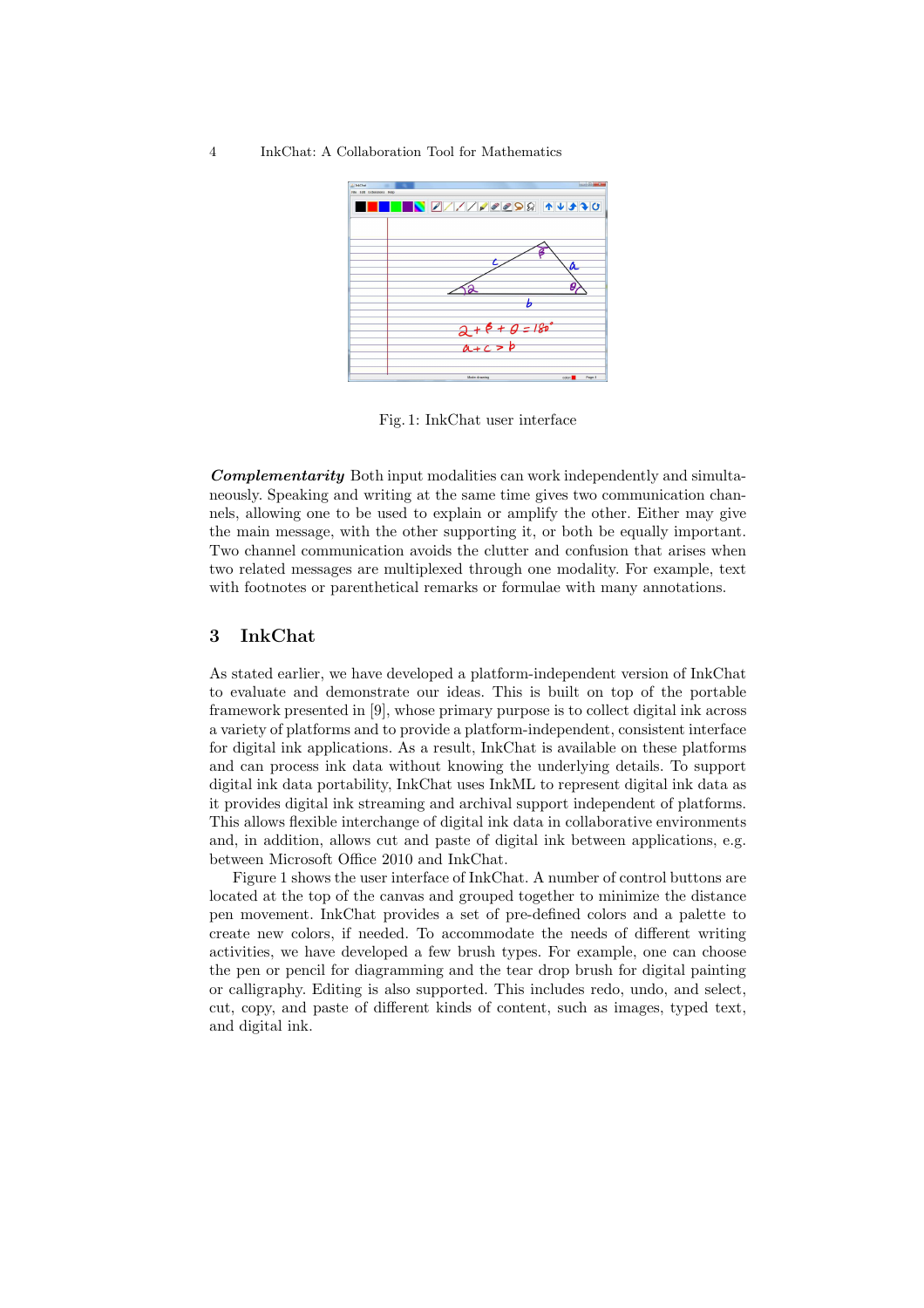### 4 InkChat Support for Multimodality

InkChat is a multi-year ongoing project. Its primary design objective is to enhance mathematical collaboration by incorporating multiple modalities. This allows participants to flexibly choose the input methods that are most suitable for a particular topic. Below we describe the modalities that are supported by InkChat.

Ink Traces Handwriting is one of the most natural ways to input mathematics, as most mathematical notations are two dimensional, with elements of both writing and drawing. InkChat captures handwriting as ink traces and exchanges the data with other clients using InkML.

Voice InkChat also supports voice input. The voice stream is paired with the ink stream to improve the efficiency of collaboration. For example, one can verbally explain the underlying meaning of a complex diagram while drawing it on a shared canvas. This avoids the clutter and confusion that may arise when either input method is used individually.

Floating Pointer To support collaboration, InkChat provides users with floating pointers that can be used to point at target objects on the shared canvas without leaving any ink mark. Together with the voice channel, participants can point to and discuss aspects of the common canvas.

### 5 InkChat Support for Collaboration

Communication The primary goal of InkChat is to allow users on different computers to collaborate on a shared canvas. It currently uses the popular Skype and Google Talk services for the communication channel, but other transport mechanisms could be used. The primary design principle is to give users the freedom to choose the communication mechanism without too much configuration. If one service is not available in a particular location, it is easy to switch to another. Conference mode is supported, where more than two participants can be involved in one conversation. Depending on the chosen underlying communication service, InkChat adopts different mechanism to exchange data with other participants. For example, when a P2P backbone is used, the conference is initiated by the host that has a connection with every other participant. Digital ink routing shares the same mechanism as audio routing, each piece of ink stroke will be broadcast by the host to all participants except the initiator.

**Page Navigation** InkChat also supports page navigation. This has been found useful when participants wish to cover multiple topics in one session or to load previous work in the middle of a conversation. In both cases, the current page will first be saved to the file system as an InkML file. Then the Ink Canvas will send a page request to the file system to check if the next page already exists. If so, the Ink Canvas will parse the InkML file and load the content so that users can continue to work on that page. Otherwise, a blank page will be created. Figure 2 illustrates the communications used in page navigation.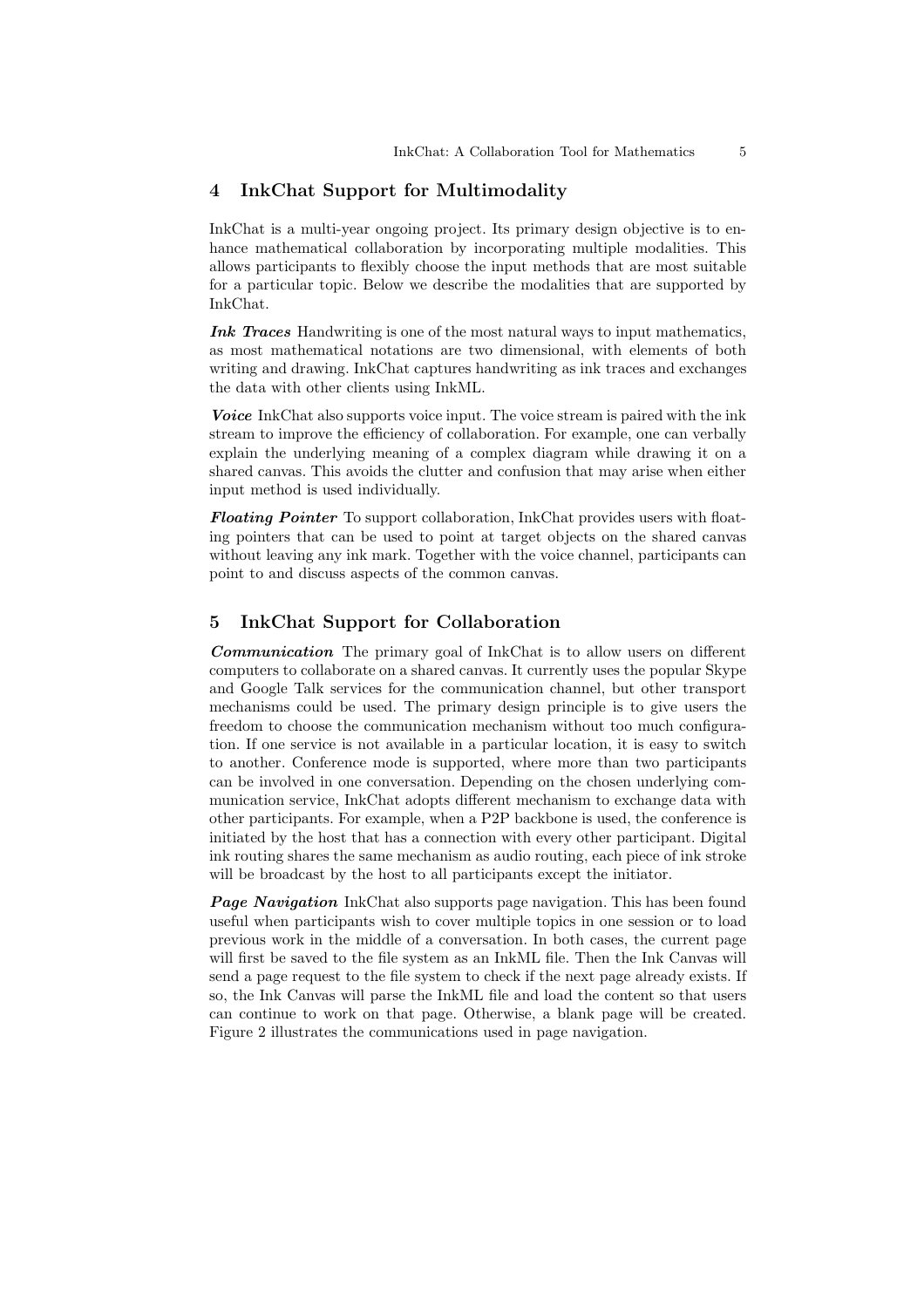#### 6 InkChat: A Collaboration Tool for Mathematics



Fig. 2: InkChat page model

Ink Editing In collaboration it is useful to edit or modify a work in progress, and in order to edit, it is necessary to be able to erase digital ink. InkChat provides two ways to erase ink: either by erasing whole strokes or parts of strokes. We call these "stroke-wise" and "point-wise" erasing. Stroke-wise erasing uses a hit testing method to detect whether a particular stroke is selected. If so, it removes the stroke from the canvas and re-renders other strokes that may be affected. Point-wise erasing erases part of a stroke instead of removing the whole from the canvas. A stroke may be split into pieces when using point-wise erasing, and this requires the application to detect where the stroke is broken up. Point-wise erasing uses a hit testing method as well, and this returns a collection of ink points that need to be removed from the target stroke. It then groups the remaining ink points into new strokes and calculates the properties for each, including starting time and duration. The new strokes are then placed in sequence by starting time.

**Drag and Drop** InkChat allows existing ink to be moved on the canvas using drag and drop. This uses a special lasso cursor to select the content to be moved. This lasso is a free selection tool that allows users to create a selection by encircling a region with a pen. The Lasso is useful in mathematical domains as users may often wish to select a portion of a mathematical expression. Figure 3 shows an example of using Lasso. Notably, as the bounding boxes of character "a" and "+" overlap, a rectangular selection is not suitable for this operation.

Real-Time Mirroring InkChat is able to animate the drawing of ink strokes, and uses this to render the ink of collaborators as it is being written. To avoid jarring and distraction that are caused by large visual changes, InkChat splits long ink traces into small pieces and send each individually. This is to allow smooth rendering on each participant's canvas. The representation of digital ink data is the key to the success of this animation. Collaboration sessions often take place in heterogeneous environments, where participants may work on different platforms and use various pen devices. These pen devices typically have different settings such as sampling rate, sensitivity, channel properties and so on, and consequently output digital ink data with different characteristics. This requires digital ink data to be represented in a flexible, platform- and vendor-independent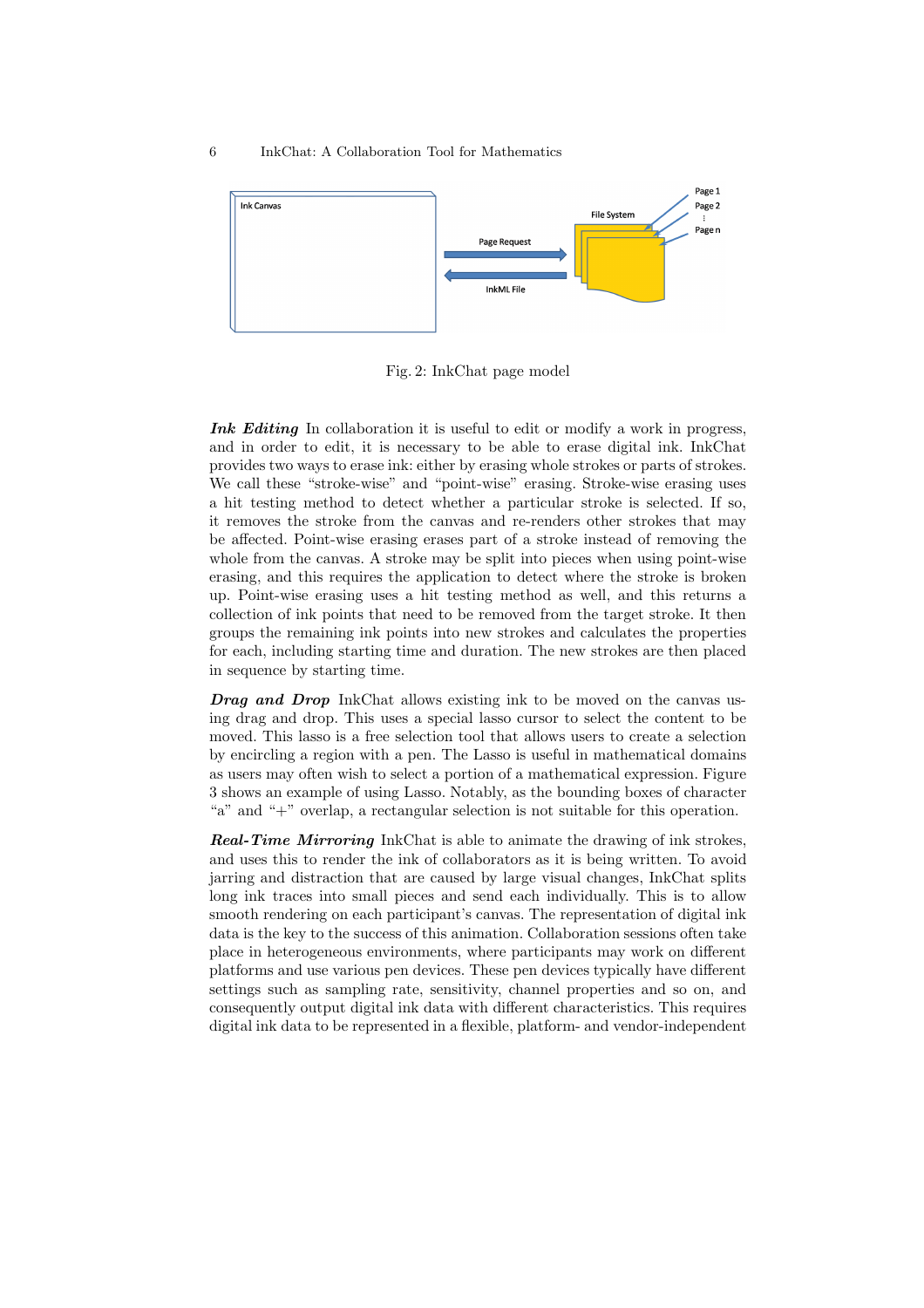

Fig. 3: An example of using Lasso in InkChat. (a) Selection (b) Drag and Drop

format so that the animation is possible across different platforms. Meanwhile, ink strokes must be organized in time order in order to support smooth rendering and synchronization with other modalities.

We have found InkML suitable for these animation purposes. It is platformand vendor-independent and allows complete and accurate representation of digital ink by capturing and recording information such as the device characteristics, pen tilt, pen pressure and so on. Most importantly, it provides a wide range of features to support smooth rendering and synchronization.

Session Recording and Playback Collaboration sessions may be recorded and stored for later playback, analysis or annotation. InkChat stores digital ink in InkML archival style which keeps the contextual information and ink traces separately in order to achieve compact representation. When playback is desired, the digital ink data can be efficiently converted into streaming style which organizes ink strokes along with contextual information in time order [10]. In addition, each ink trace and its constituent ink points can be timestamped in order to support accurate synchronization with content input by other modalities. Figure 4 shows an example of playback in InkChat.

# 6 Conclusion and Future Work

We have shown how InkChat has been made to support multimodal interaction and communication. We have found, informally, that these features greatly enhance the InkChat's effectiveness for collaboration. This seems to arise primarily by separating the creation and manipulation of the objects of discourse (diagrams, equations, and so on) from the discussion about the objects and the manipulations. It is an ongoing question of investigation to quantify these findings.

We would like thank Michael Friesen, Vadim Mazalov, Amit Regmi, and Coby Viner for their contributions to the implementation of InkChat. We would also like to thank James Wake for investigating how InkChat may be integrated in other environments, including Google Hangouts.